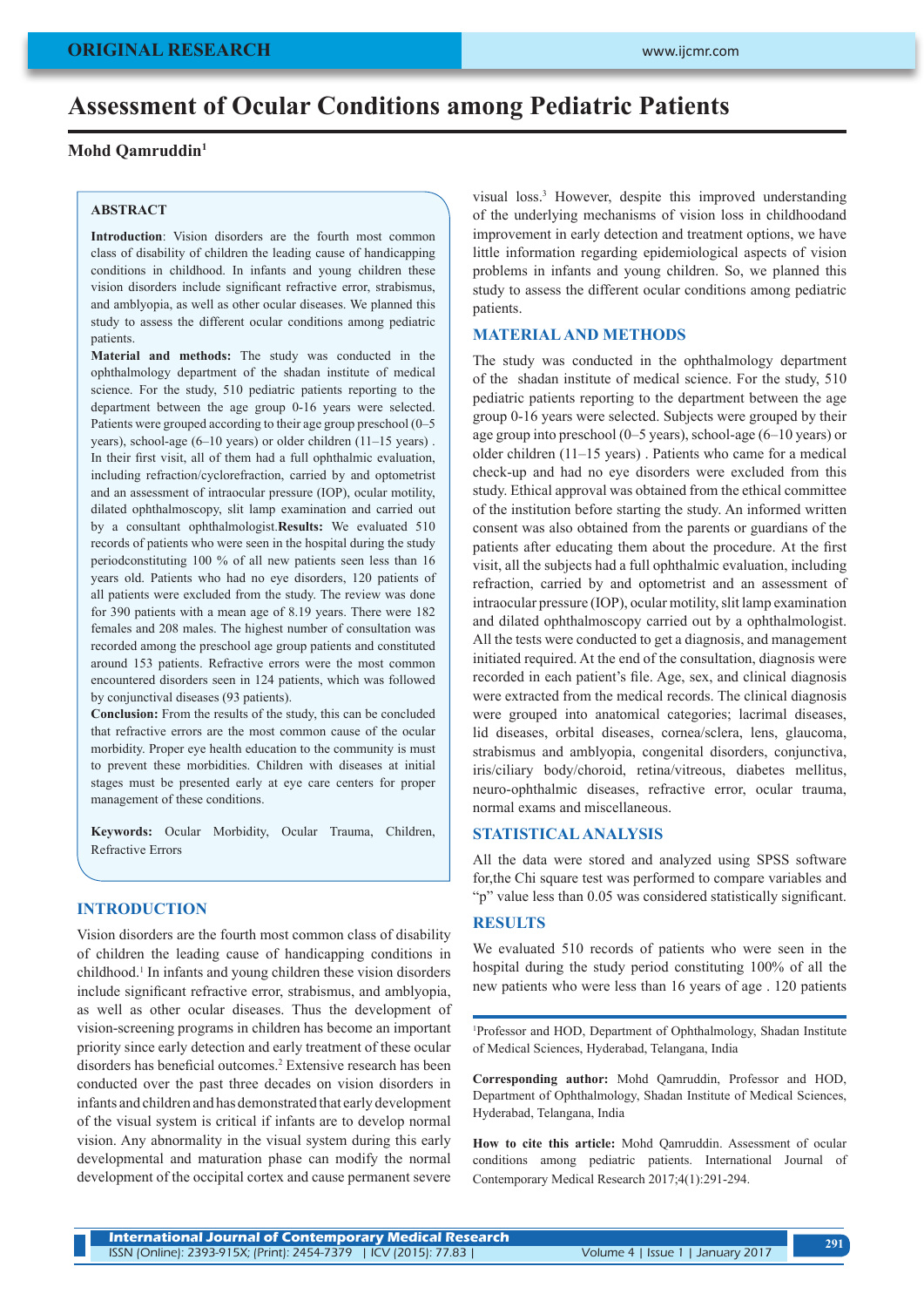| <b>Morbidity</b>                                                          | Count          | Gender   |                | <b>Age Group</b> |          |                |
|---------------------------------------------------------------------------|----------------|----------|----------------|------------------|----------|----------------|
|                                                                           |                | Female   | Male           | $0-5y$           | $6-10y$  | $11-15y$       |
| Childhood Blindness                                                       | 66             | 36       | 30             | 34               | 12       | 10             |
| Conjunctiva                                                               | 93             | 39       | 54             | 33               | 30       | 30             |
| Cornea and Sclera                                                         | 3              |          | $\overline{c}$ | $\theta$         |          | $\overline{2}$ |
| Diabetic Retinopathy                                                      | 4              |          | 3              |                  | $\Omega$ | 3              |
| Lacrimal                                                                  | 24             | 12       | 12             | 18               | 2        | 4              |
| Lens                                                                      |                | $\Omega$ |                | $\theta$         | $\Omega$ |                |
| Lid                                                                       | 35             | 18       | 17             | 14               | 8        | 13             |
| Miscllaneous                                                              |                |          | 0              |                  | $\Omega$ | $\theta$       |
| Neuro-ophth diseases                                                      | $\overline{2}$ |          |                |                  | $\Omega$ |                |
| Orbit                                                                     | 3              |          | 2              | $\mathfrak{D}$   |          | $\Omega$       |
| Refractive Errors                                                         | 124            | 58       | 66             | 33               | 30       | 58             |
| Retina and Vitreous                                                       | 6              | 4        | 2              | 3                | 2        |                |
| Trauma/Injury                                                             | 25             | 10       | 15             | 13               | ∍        | 5              |
| Total                                                                     | 390            | 182      | 208            | 153              | 93       | 128            |
| Table-1: Comparison of different morbities on basis of sex and age groups |                |          |                |                  |          |                |

of all the subjects were excluded from the study because of the absence of the eye disorder. The review was done for 390 patients with a mean age of 8.19 years. There were 182 females and 208 males. Most of the consultation was recorded among the (0–5) age group and constituted 153 patients (table-1). The most common disorder that is refractive errors seen in 124 patients and it was followed by conjunctival diseases which was encountered in 93 patients. Figure 1 and 2 shows percentage and spectrum of morbidities seen. The frequency and pattern of eye diseases varied across the various age groups. The difference in the presentation of the features by age group was more common among 0–5 year-old children compared to other age groups (using Chi square test,  $p < 0.001$ ). Blepharitis and refractive errors were more common among the age group of 11–15 years compared to other age groups (using Chi square test,  $p < 0.001$ ). Refractive errors were the most common disorders seen which was encountered in 124 cases. Refractive errors were recorded more frequently among the age group of 11–15 years age group compared to other age groups (using Chi square test,  $p < 0.001$ ). Conjunctival diseases were the second most common disorder encountered in 93 cases. Diseases of lid were the fourth most common presentation in our study which is represented in 35 cases. Ocular trauma was the fifth most commonly seen disease in this study and found in 25 cases. Lacrimal diseases were the sixth most common presentation in this study which is found in 24 cases. The problem of naso - lacrimal duct obstruction was more prominent among the age group of 0–5 years (Chi square,  $p < 0.001$ ). Cornea and scleral diseases represented 3 cases. Retina and vitreous disorders represented 6cases. Diabetic patients represented 4 cases and the majority showed no retinopathy. Orbital diseases were having 3 cases, Neuroophthalmic diseases were having 2 cases. Lens disorders and miscellaneous disorders each represented 1 case. This study showed that there were no statistically significant differences in prominent conditions in either males or females (using Chi square test,  $p = 0.064$ .

### **DISCUSSION**

One of the important reasons for medical consultations in childhood is eye diseases . It affects learning ability, personality and adjustment in school of a child.<sup>4</sup> About 30% of blind population of India lose their eyesight before the age of 20 years



children



**Figure-2:** Comparison of different age groups on the basis of different morbidities

and many of them are under the age of 5 when they become blind.<sup>5</sup> Data available on causes and prevalence for ocular morbidity in children is essential for planning and evaluation of preventive and curative services for children. Hospital-based studies are available on childhood ocular morbidity is very few. Information obtained from this study might be useful in improving the existing eye care facilities that will consequently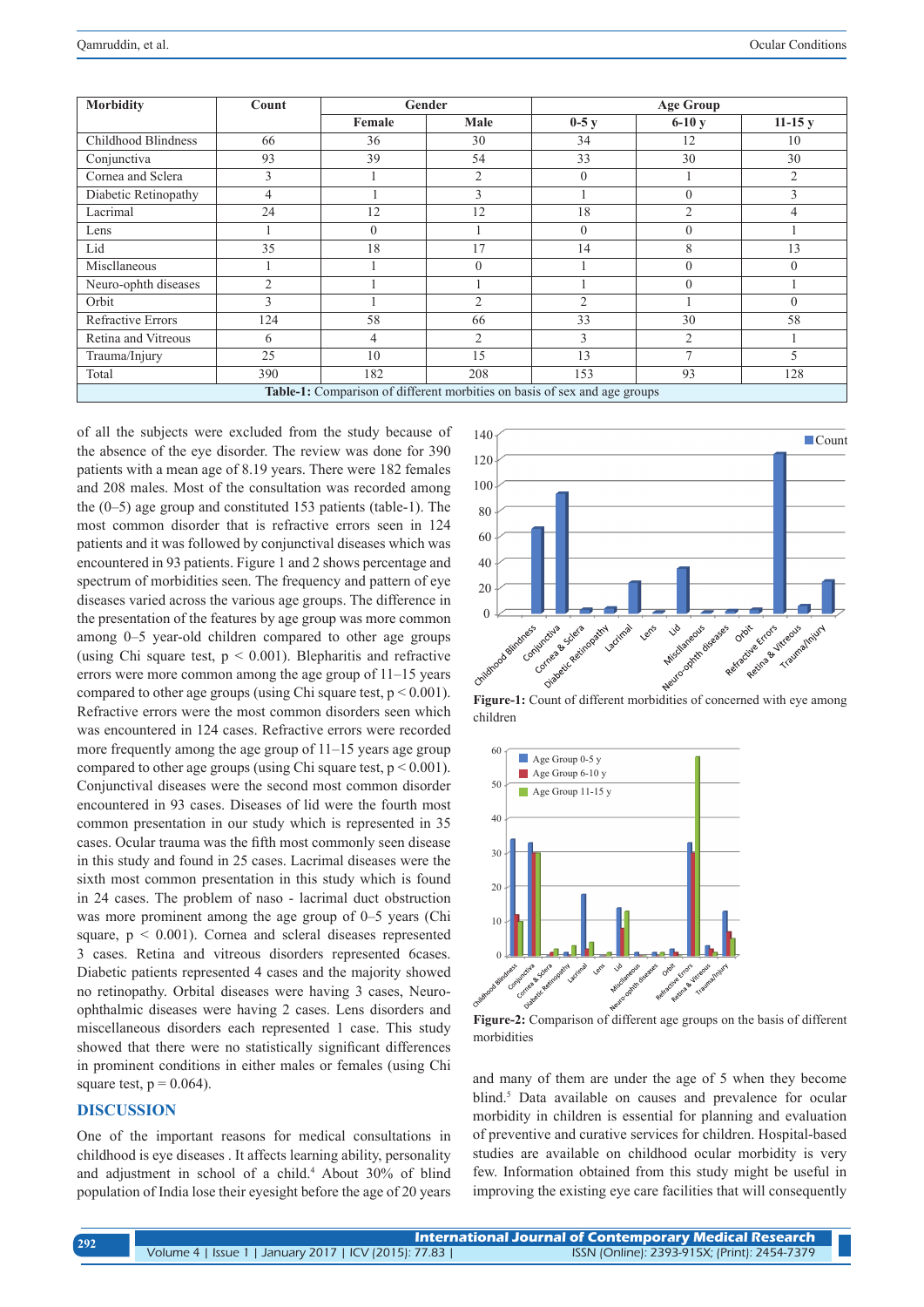reduce the prevalence of childhood blindness and severe visual impairment.<sup>6</sup> In the present study, the refractive errors were the most common disorders seen which was encountered in 124 cases and were the most common morbidity seen among the 11–15 age group patients as compared to other age groups (using Chi square,  $p < 0.001$ ). These results are consistent with reports from China, Bengal, Nigeria, and Kathmandu.<sup>26</sup> Refractive errors affects the development of the child, and many of them go unnoticed without preschool or school eye screening for refractive errors. The second most common morbidity seen for all age groups in this study was conjunctival diseases which has been seen in 93 cases. According to previous reports allergic conjunctivitis is the most common disorder in children and the second most common in children are supported by this study7-11 Onakpoya OH et al. conducted a retrospective review of all patients who were less than 15 years of age, presented to the eye clinic of Wesley Guild Hospital Ilesa, Nigeria between January 2001 and December 2006. Data on age at onset of disease, age presentation, sex and diagnosis were collected and analyzed using SPSS software. They evaluated the reports of 286 children, with a male-female ratio of 1:1. Children who were between 11–15 years made up the largest group and having a p value of 0.013. Ocular trauma having 21.7%, allergic conjunctivitis having 17.8%, infections of the eye and its adnexa having 15.4% and refractive errors having 14.3% were the most common conditions. Ocular injury was more common in males and having p value0.002 and children who were between 6–10 years of age, and 87.1% of these cases were a closed globe injury. Infections were seen more commonly among females and children who were in between the age of 0–5 years, with keratitis representing 40.9% of these cases. Congenital eye disease represented 13.3% of childhood eye diseases. The authors concluded that the prevalent childhood eye diseases recorded here can lead to absenteeism from school and are potentially blinding.12 Rocha M et al. conducted a study to identify the levels of visual impairment and the prevalence of refractive errors and eye diseases in children seen at a referral center for ophthalmology in the Central-West region. Crosssectional, the descriptive and retrospective analysis of medical records of children enrolled in the Ophthalmology department of Universidade Federal de Goiás, in the period between april 2009 and march 2010 was done. The disease most commonly found in children were infectious conjunctivitis which was having 248 cases and 26.4% and allergic were having 204 cases and 21.7%, blepharitis was having 69 cases and 7.3%, chalazion had 34 cases and 3.6%, strabismus had 133 cases, 12.06%, diseases of retina and vitreous were encountered in 24 cases and had 2.6%, cataract and lens changes were found in 20 cases which had 2.1%). Ametropia frequently told by eye, were hyperopia, 46.9% and stigmatism in 42.2%and systemic diseases were more informed prematurity in 30 cases and diabetes mellitus in 26 cases. Authors concluded that the group of diseases more prevalent was the disease of the conjunctiva cornea which is a condition of allergic conjunctivitis, dry eye and keratitis. Diseases were the second eyelid (chalazion, and lacrimal obstructions blepharitis). The refractive errors were the most common hyperopia and astigmatism. The findings in the study population are shown similar to those observed in the national literature.13 Biswas J et al conducted a study to

determine the pattern of ocular morbidity among 714 children, who were attending Ophthalmology department at a tertiary eye care center in Kolkata, West Bengal. All the children less than the age of 15 years, attending in Unit II outpatient department were selected by complete enumeration method for duration of one year that was January-December 2010. Distribution was analyzed by "Chi-square" test and difference between two proportions was calculated by "z" test for proportions. The common ocular morbidity were refractive errors which was having 23.67% followed by allergic conjunctivitis having 17.23%, infection of the eye and adnexa had 15.13%, ocular trauma was found in 12.74%, and congenital eye diseases were encountered in 13.59%. Authors concluded that the majority of the ocular morbidity is treatable hence need early attention through eye screening cum intervention program right from the childhood.14-18

#### **CONCLUSION**

From the results of the study, this can be concluded that refractive errors are the most common cause of the ocular morbidity. Proper eye health education to the community is must to prevent these morbidities. Children with diseases at initial stages must be presented early at eye care centers for proper management of these conditions.

#### **REFERENCES**

- 1. Gilbert C, Foster A. Childhood blindness in the context of VISION 2020—the right to sight. Bull World Health Organ. 2001;79:227–32.
- 2. Castenes MS. Major review: the underutilization of vision screening (for amblyopia, optical anomalies and strabismus) among preschool age children. Binocul Vis Strabismus Q. 2003;18:217–32.
- Isawunmi MA. Ocular disorders amongst school children in Ilesa east Local Government area, Osun State, Nigeria. National Postgraduate Medical College of Nigeria. Dissertation. 2003.
- 4. King RA. Common ocular signs and symptoms in childhood. Pead Cli North Am. 1993;40:753-66.
- 5. Castenes MS. Major review: The underutilization of vision screening (for amblyopia, optical anomalies and strabismus) among preschool age children. Binocul Vis Strabismus Q. 003;18:217-32.
- 6. Nepal BP, et al. Ocular morbidity in schoolchildren in Kathmandu. Br J Ophthalmol. 2003;87:531–53.
- Ezegwui IR, Onwasigwe EN. Pattern of eye disease in children at Abakaliki, Nigeria. Int J Ophthalmol. 2005;5:1128–30.
- 8. Mehari ZA. Pattern of childhood ocular morbidity in rural eye hospital, Central Ethiopia. BMC Ophthalmol. 2014;14:50.
- 9. Onakpoya OH, Adeoye AO. Childhood eye diseases in southwestern Nigeria: a tertiary hospital study. Clinics. 2009;64:947–51.
- 10. Demissie B, et al. Patterns of eye diseases in children visiting a tertiary teaching hospital: Southwestern Ethiopia. Ethiop J Health Sci. 2014;24:69–74.
- 11. Biswas J, et al. Ocular morbidity among children at a Tertiary Eye Care Hospital in Kolkata, West Bengal. Indian J Public Health. 2012;56:293–6.
- 12. Onakpoya OH,Adeoye AO. Childhood eye diseases in southwestern Nigeria: a tertiary hospital study. Clinics.